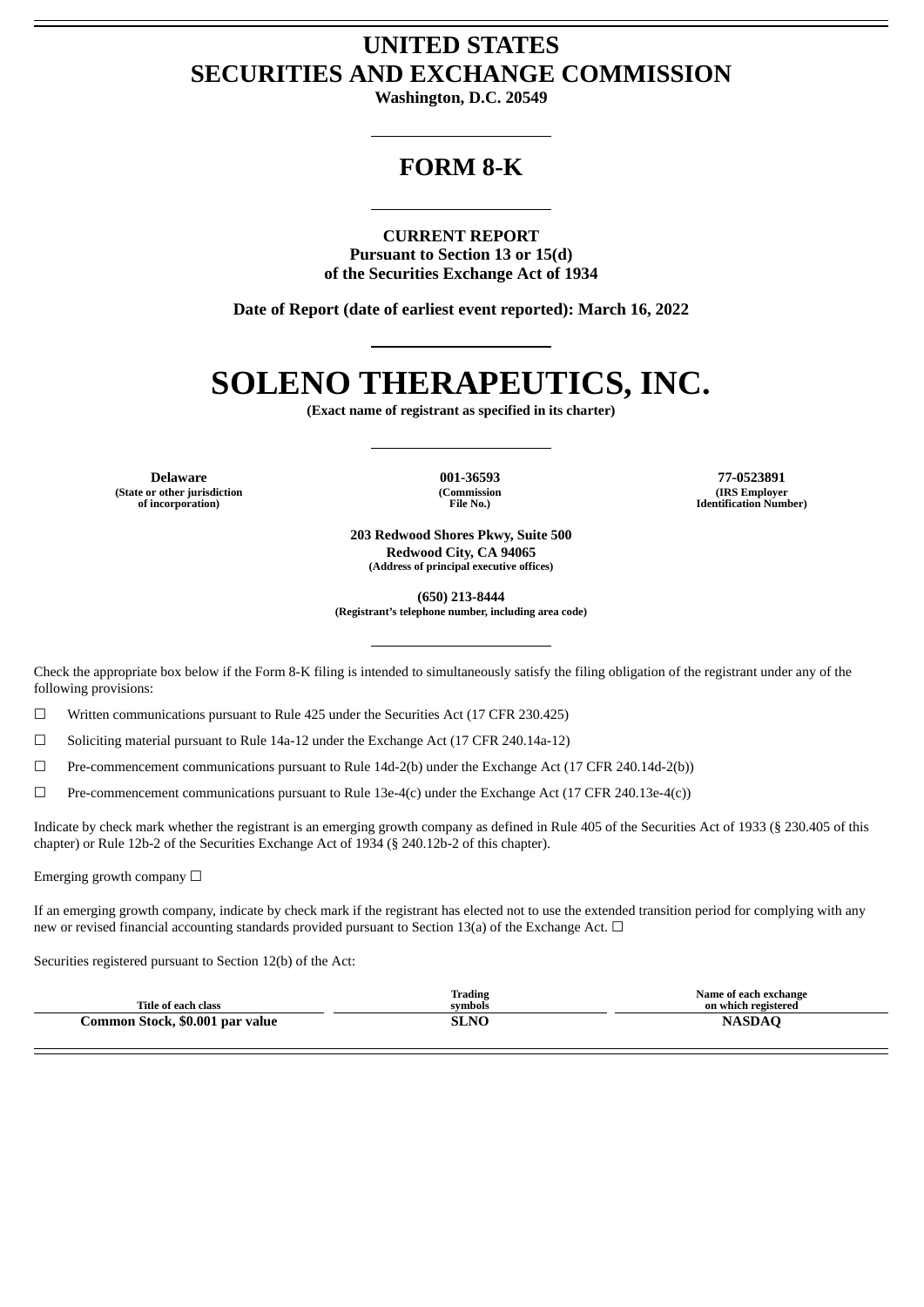#### Item 3.01 Notice of Delisting or Failure to Satisfy a Continued Listing Rule or Standard; Transfer of Listing.

As previously reported, on September 16, 2021, Soleno Therapeutics, Inc. (the "Company") received a letter from the Listing Qualifications Department of the Nasdaq Stock Market ("Nasdaq") indicating that, based upon the closing bid price of the Company's common stock for the previous 30 consecutive business days, the Company did not meet the minimum bid price of \$1.00 per share required for continued listing on The Nasdaq Capital Market pursuant to Nasdaq Listing Rule 5550(a)(2) (the "Minimum Bid Price Requirement"). The letter also indicated that the Company would be provided with a compliance period of 180 calendar days, or until March 15, 2022 (the "Compliance Period"), in which to regain compliance pursuant to Nasdaq Listing Rule 5810(c)(3)(A).

On March 16, 2022, the Company received a letter from Nasdaq notifying the Company that the Company has been granted an additional 180-day period, or until September 12, 2022, to regain compliance with the Minimum Bid Price Requirement. The new compliance period is an extension of the initial Compliance Period provided for in Nasdaq's deficiency notice to the Company, dated September 16, 2021. Nasdaq's determination was based on the Company meeting the continued listing requirement for market value of publicly held shares and all other applicable requirements for initial listing on the Nasdaq Capital Market, with the exception of the Minimum Bid Price Requirement, and the Company's written notice of its intention to cure the deficiency during the second compliance period by effecting a reverse stock split, if necessary.

If compliance with the Minimum Bid Price Requirement cannot be demonstrated by September 12, 2022, Nasdaq will provide written notification that the Company's common stock could be delisted. In such event, Nasdaq rules permit the Company to appeal any delisting determination to a Nasdaq Hearings Panel. Accordingly, there can be no assurance that the Company will be able to regain compliance with the Nasdaq listing rules or maintain its listing on the Nasdaq Stock Market.